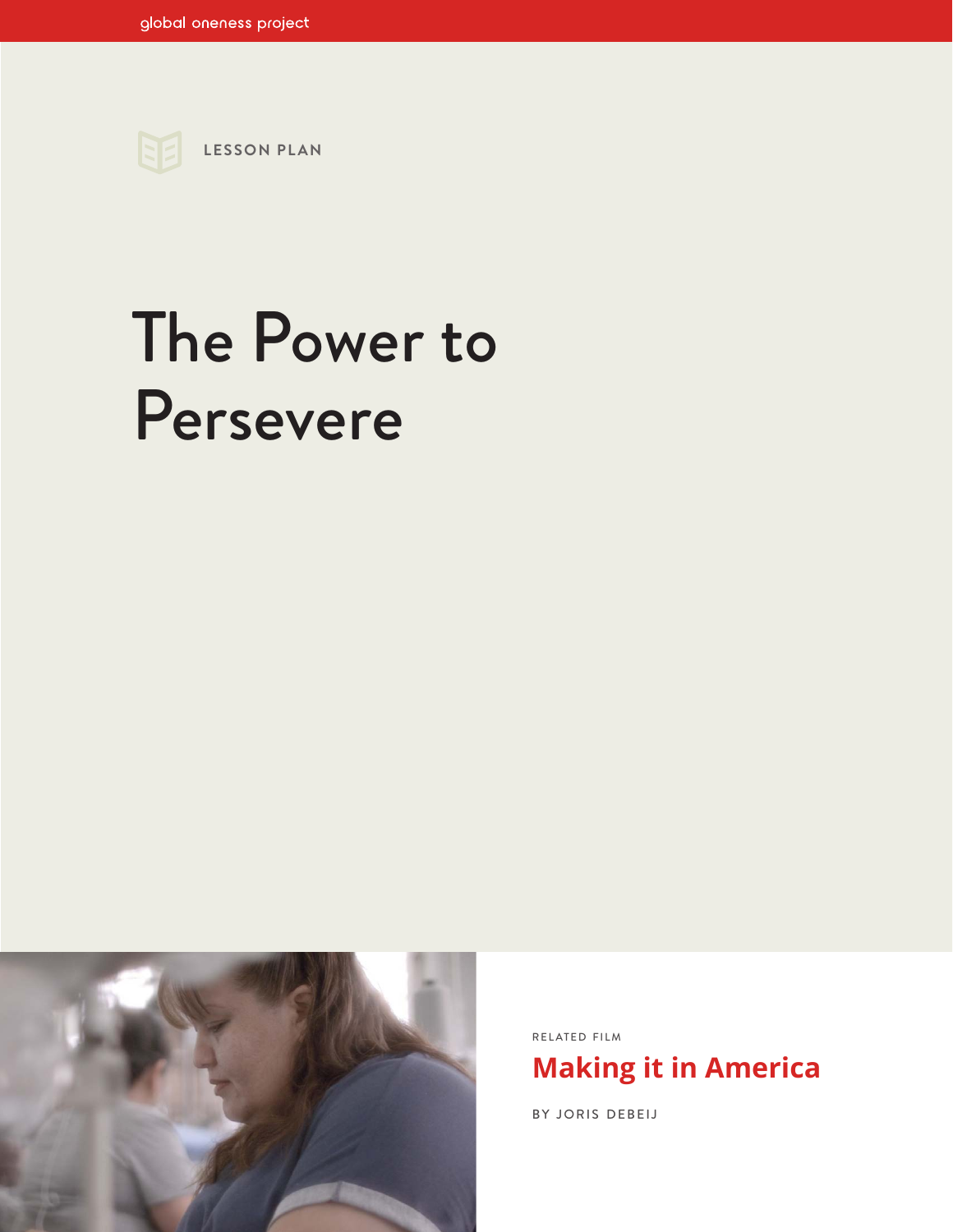## Key Idea **Class:** 60 minutes

Since 1990, the number of immigrants from Central America to the United States has almost tripled. Immigrants to the U.S. often sacrifice family, community, and individual success, but gains may include safer living conditions, access to education, and increased opportunities for future generations.

## **Background**

From 1980 to 1992, El Salvador, one of the smallest and most densely populated countries in Central America, was ravaged by civil war. Approximately 500,000 refugees fled the chaos of the war and violence to live in other countries. According to the Migration Policy Institute, the Salvadoran immigrant population in the United States increased from approximately 94,000 to 465,000 during this time period.

Known as "the land of opportunity," the U.S. is one of the top destinations in the world for immigrants. An estimated 400,000 Central American migrants enter Mexico each year with the intention to make it to the United States for potential economic opportunities, to escape poverty and violence, and to reunify with family. Salvadorans are the third largest Hispanic community in the U.S., after Mexicans and Puerto Ricans.

The short film *Making it in America* documents the life and worldview of a Salvadoran immigrant and her experience transitioning to life in the United States. Alma Velasco fled to the U.S. as a teenager during the Salvadoran Civil War. She gained legal status through political asylum and works at a clothing factory, American Apparel, in Los Angeles. *Making it in America* documents Velasco's hopes and struggles as she strives to secure a future for herself and her three children. The film explores how one can persevere through hardship and embrace hard work with the goal of future success.

## Connections to National Standards

Common Core English Language Arts. SL.11-12.1.c. Propel conversations by posing and responding to questions that probe reasoning and



Film: 8 minutes

#### SUBJECT AREAS

#### HIGH SCHOOL

- Anthropology
- Economics
- History
- Modern World Studies

#### COLLEGE

- Cultural Anthropology
- Economics
- History
- Psychology
- Sociology

#### THEMES

- Family values
- Immigration and jobs
- Dedication and commitment
- Future generations

#### MATERIALS

- Online access to the film
- Equipment for showing film

#### PREPARATION

• None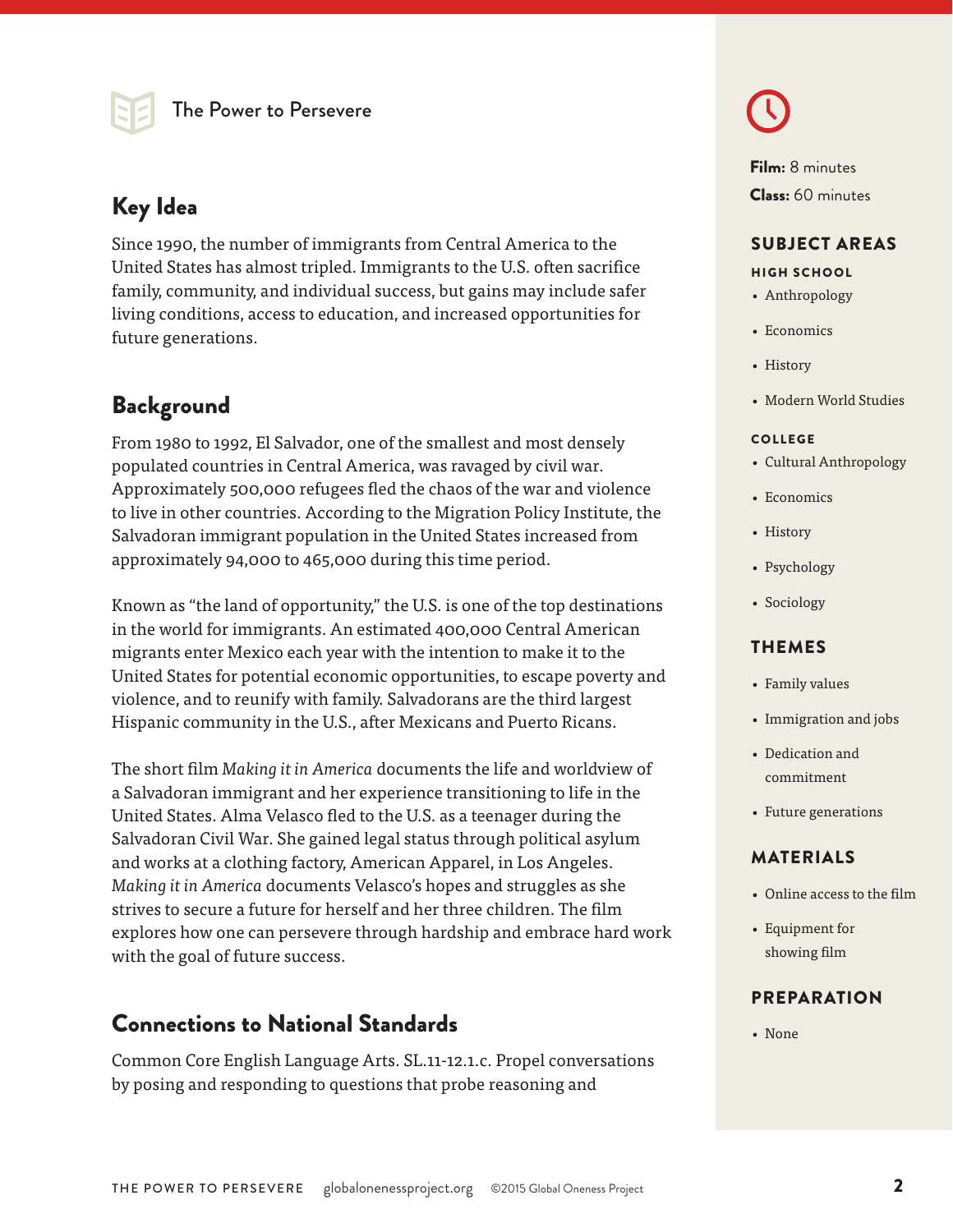

evidence; ensure a hearing for a full range of positions on a topic or issue; clarify, verify, or challenge ideas and conclusions; and promote divergent and creative perspectives.

College, Career, and Civic Life (C3) Framework for Social Studies State Standards. D2.Psy.2.9-12. Investigate human behavior from biological, cognitive, and sociocultural perspectives.

College, Career, and Civic Life (C3) Framework for Social Studies Standards. D2.His.12.9-12. Use questions generated about multiple historical sources to pursue further inquiry and investigate additional sources.

## Lesson

#### SETTING THE STAGE

Introduce the story by telling students they will be watching a film titled, *Making it in America*, about a woman from El Salvador who immigrated to the U.S. as a teenager to escape the violence of the civil war. The central character in *Making it in America*, Alma Velasco, works at a clothing factory, American Apparel, in Los Angeles, and is striving to build a future for her three children. Ask students if they know someone (either a friend, family member, or a person in their community) who has migrated to the United States. What country are they from and how did they arrive in the U.S.?

Explain to students that the U.S. is one of the top destinations for immigration worldwide. The phrases "the American Dream" and "the land of opportunity" are attributed to the possibilities available in the United States. Ask students if they have heard these phrases and what they might know about them.

Share with students the following definition of "the American Dream," by The American Academy of Achievement: "In this land of opportunity, it means something different for everyone. But no matter what the definition, each achiever's dream is the key to his or her vitality. It nurtures the excitement of limitless possibility, urging us to plan, to work, and ultimately to believe in ourselves."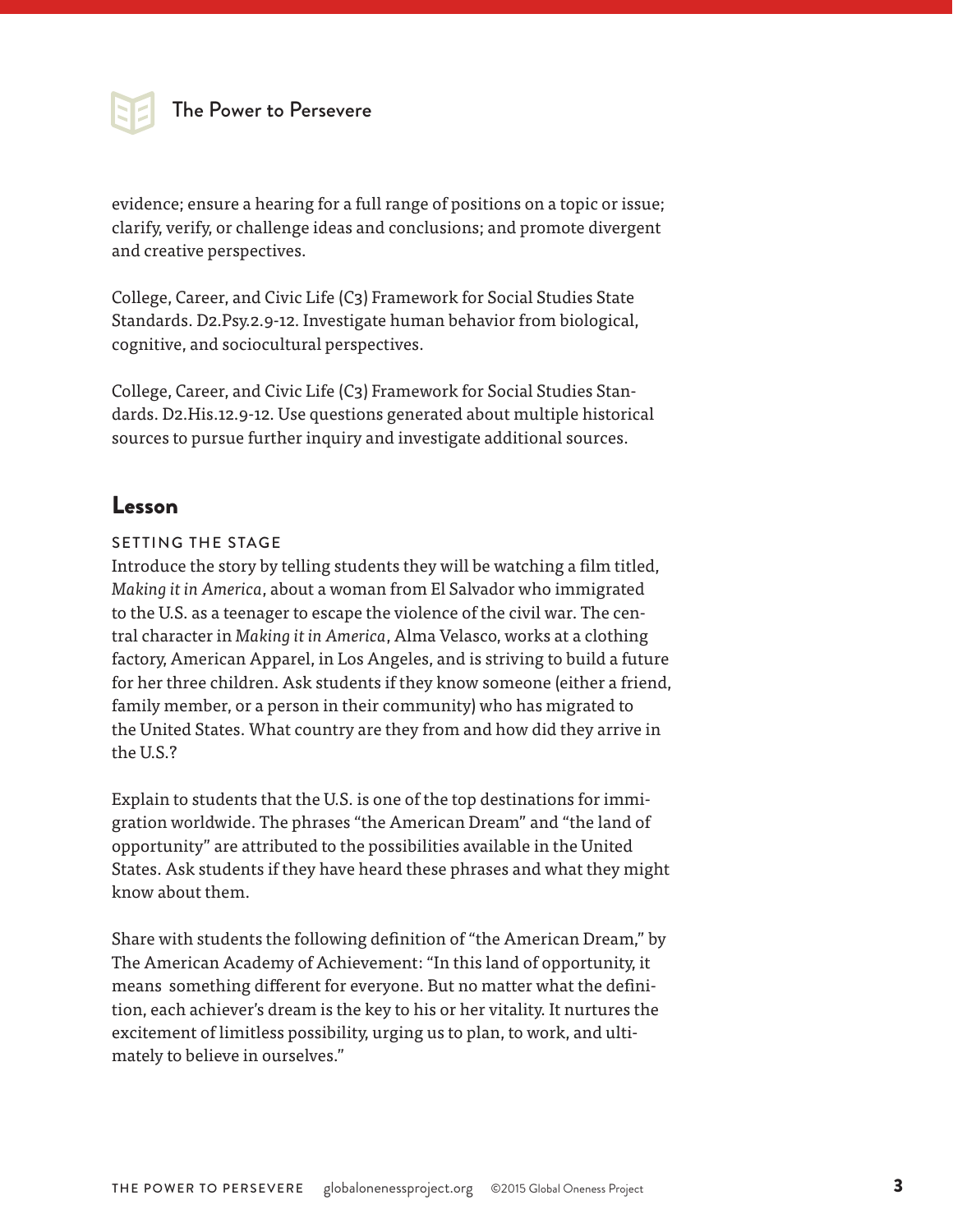

Ask students what they think of this quote. Do they have a dream or goal that they would like to live in their lifetime? If so, what? What qualities do they think are needed to be able to attain one's goals and dreams?

#### ENGAGING WITH THE STORY

Direct students to note as they watch the film how the main character, Alma Velasco, has a commitment to secure a better future for her family. They should observe the important people in Velasco's life, her struggles, and her motivations. What are some of the choices she makes for the future?

## Delving Deeper

After viewing the film, lead a discussion with such questions as:

- What challenges did Alma Velasco face in El Salvador before she moved to the U.S.? How does she describe these challenges in the film?
- What are some advantages and disadvantages of Velasco working at American Apparel? What evidence from the film depicts these advantages and disadvantages?
- During the opening sequence of the film, we hear Velasco's voice accompanied by no visuals. Why do you think the filmmaker made this choice? What effect does this have on the viewer?
- "My job is dignified but it is not a job for my daughters, for the girls that – for any child that's been born in this country. And yes, of course I would want them at American Apparel…but as executives." What does this statement say about Velasco's vision for her children's future?
- As the film mentions, many Central Americans living in the United States risk being deported. Families are separated—children often stay in the country and their parents are sent back to Central America. In response to this, Velasco said that our kids are the future of our world. She said, "So why would we damage our future?" Do you agree with this statement? Why or why not?
- If you could rename the title of the film, what title would you give it?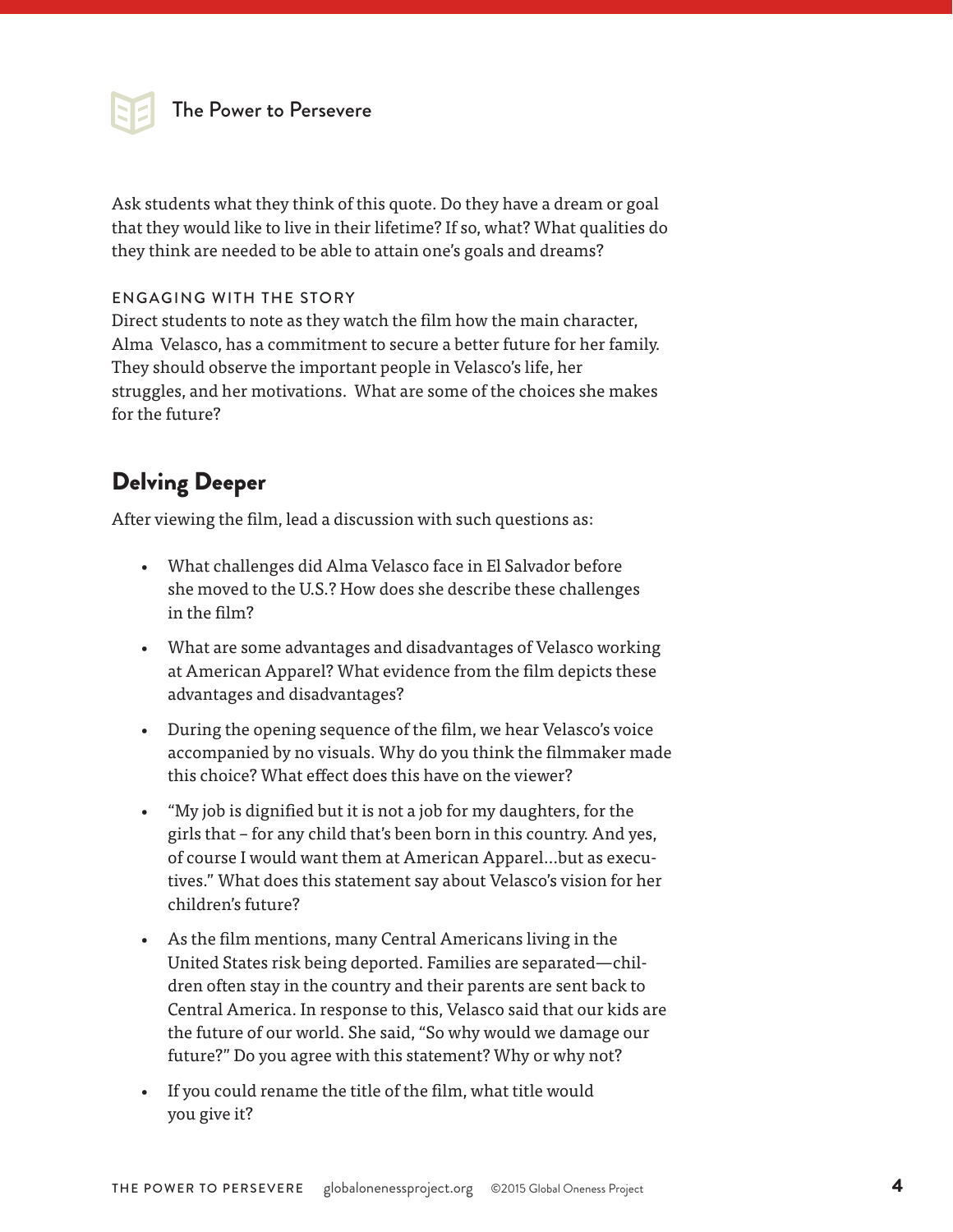The Power to Persevere

## Reflecting and Projecting

Give students one of the following reflective writing prompts to demonstrate their understanding of the story. (Note for teachers: Just as quotes from a book or text are used to prove an analytical thought, students use the film to justify their reasoning.)

- 1. Writer Nicholas Kristof, in his Op-Ed piece for *The New York Times*, "[Immigration Enriches You and Me,](http://www.nytimes.com/2014/11/23/opinion/sunday/nicholas-kristof-immigration-enriches-you-and-m.html?_r=0)" takes a humanistic point of view on immigration. He states that we need empathy and humility towards immigrants. He writes, "What most defines the 11 million undocumented immigrants in America is not illegality but undaunted courage and ambition for a better life. What separates their families from most of ours is simply the passage of time — and the lottery of birth." What do you think about this statement? Do you think Alma Velasco's story reveals an "undaunted courage and ambition for a better life"? If so, in what ways? What values do you think her story portrays? Could you apply these values to your own life? If so, in what ways? (C3.D2.Psy.2.9-12)
- 2. A recent article, written in 2015 from *[The Atlantic](http://www.theatlantic.com/business/archive/2015/06/teenagers-are-losing-confidence-in-the-american-dream/395780/)*, indicates that teenagers today are losing confidence in the American Dream. A high school senior interviewed in 1996 conveyed what many students believed at the time that a lot of people could succeed "if they just tried." But in 2011, a student reflected shifting attitudes: "You can always work hard, but if you aren't given the opportunity or you don't have the funds to be able to continue working hard, you never get the chance to get out of where you are." Do you agree with the teenager from 1996 or the one from 2011? Why? What are some examples, either from your own life or from someone you know, to back up your argument? Write a paragraph explaining your opinion. (CCSS.ELA.SL.11-12.1.c)
- 3. [The Ellis Island Immigration Museum](http://www.libertyellisfoundation.org/immigration-museum) in New York City chronicles Ellis Island's role in U.S. immigration history. Exhibits explore the earliest arrivals to the U.S. from the 1550's to 1890, as well as immigration from 1954 to present. Artifacts, photographs, videos, and oral histories are included among the exhibits. Imagine that you were to convince the museum to include Alma Velasco's story. In your proposal, explain